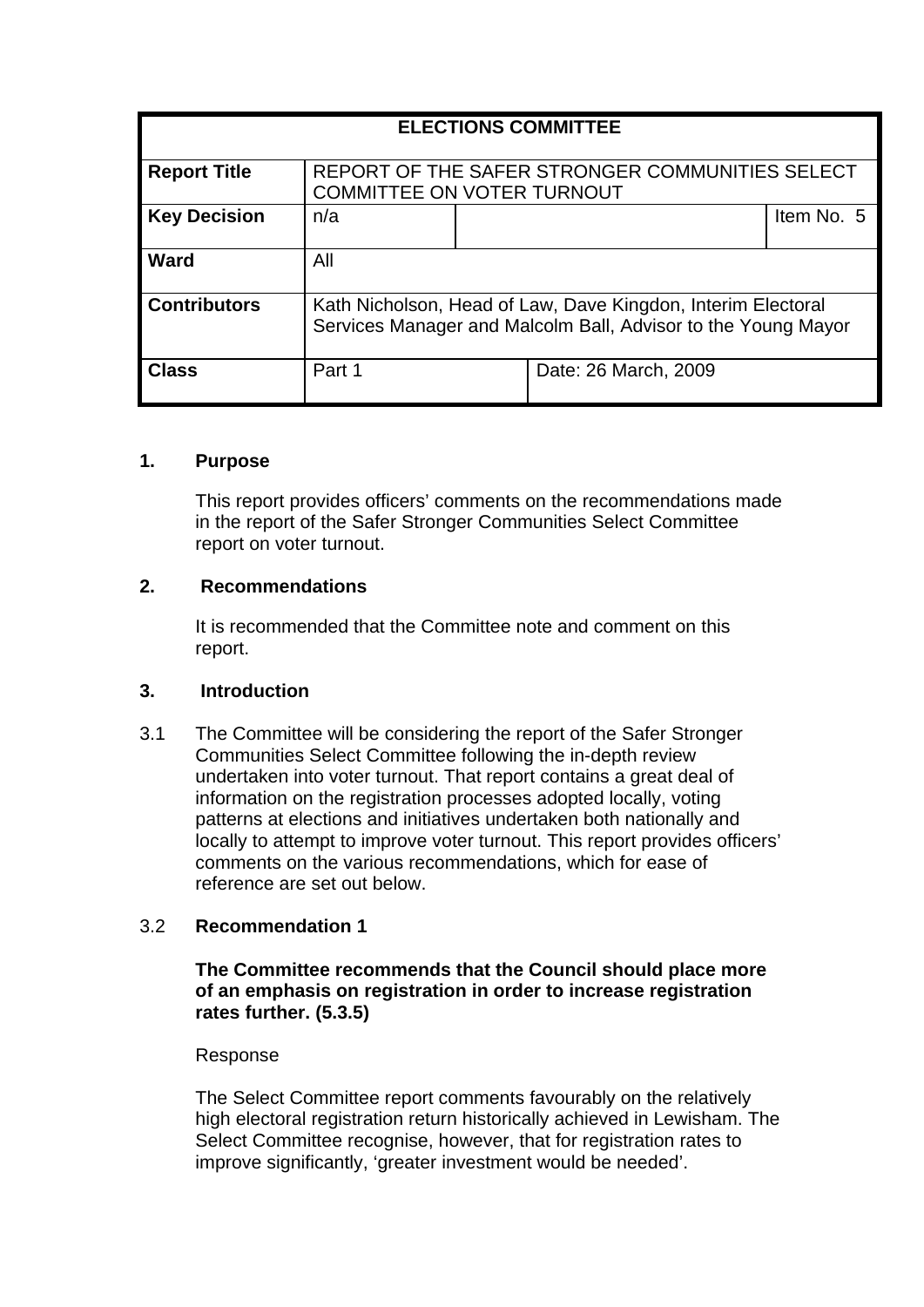The Committee will note from the Select Committee's report, that as part of the Electoral Services service plan for the current year, work has been undertaken by two of the Council's Graduate Trainees to develop a draft Public Awareness Strategy to inform work on promoting both registration and voting at election times. This work is nearing completion and it is proposed that the draft Strategy, once finalised, is the subject of report to the Committee.

Members will also be interested to know that a re-structuring of the Electoral Services Section has recently been completed and posts of Principal Registration Officer and Principal Electoral Engagement and Elections Officer established which will provide for a renewed emphasis on the various functions which are now the responsibility of the team. The Electoral Services Manager position has also been reviewed and all three posts are to be advertised shortly. It is suggested that further consideration should be given to this recommendation when the new staff are in post and have had an opportunity to review and develop initiatives proposed as part of the Public Awareness Strategy.

## **3.3 Recommendation 2**

**As further ways to encourage young people to register to vote, the Committee recommends that the Council:** 

- **sends registration information prior to local elections to all residents who have become eligible to vote since the last election; and**
- **sends voter registration information as part of a birthday card to all young people when they turn eighteen. (5.3.8)**

## Response

The Select Committee report looks specifically at encouraging newly qualified electors and young people to register to vote. In respect of the latter, the proposal to send birthday cards to 18 year olds is being pursued and companies undertaking such work have been approached for indications of the likely cost involved. This is expected to be fairly reasonable and can be met within existing budget provision. Also planned as part of the new Awareness Strategy are mobile registration events using staff in the Young Mayor's team, to promote registration and offer 'on the spot' registration at, for example, Lewisham College and Goldsmiths University, as was done at People's Day this year. A number of other initiatives involving the Young Mayor's team are being developed. Again, this activity should be able to be met from within existing resources. This work will form an important part of the role of the new Principal Electoral Engagement and Elections Officer. Additionally, with other newly qualified voters, the Committee will note the proposal to make registration information available to those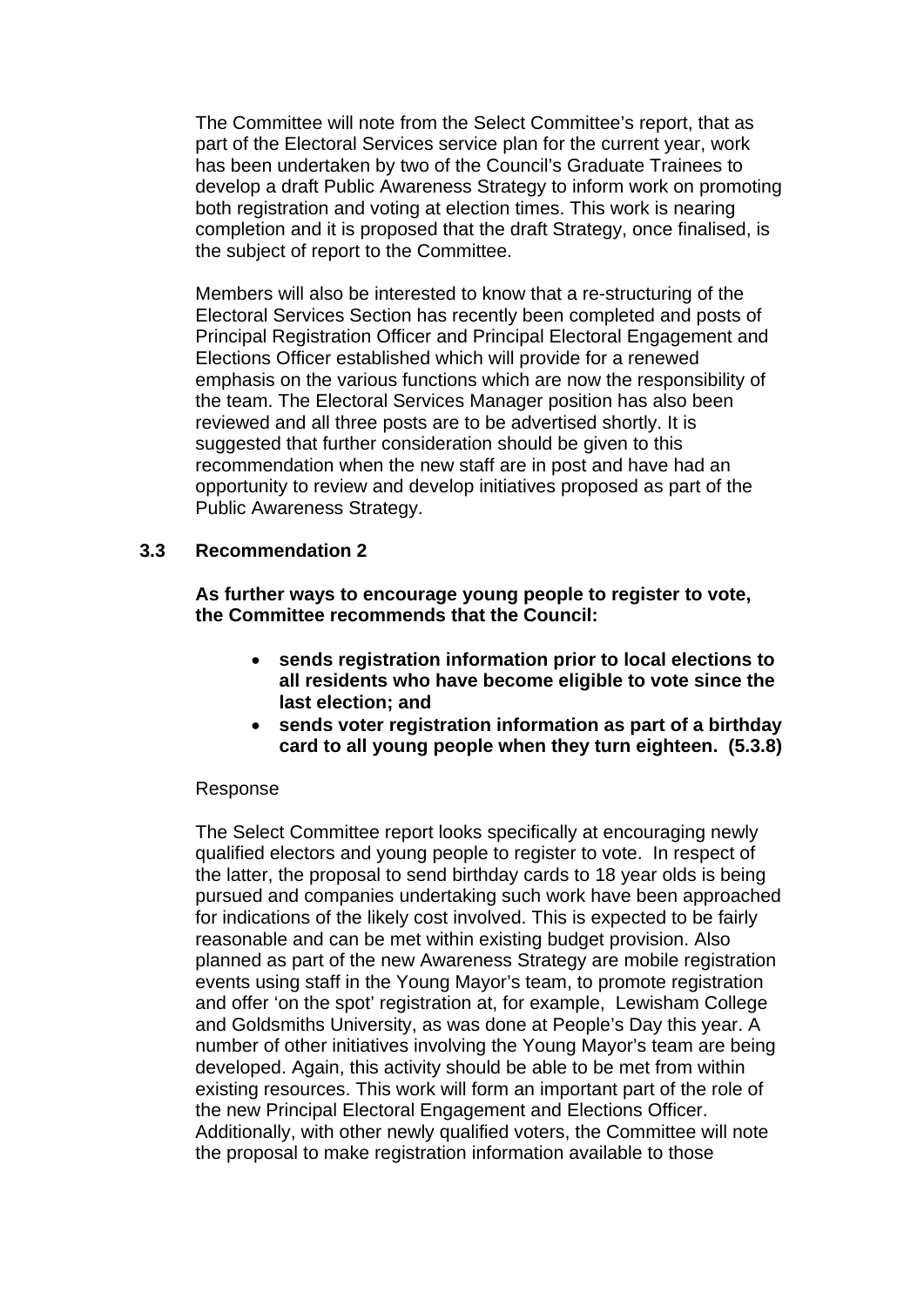attending Citizenship Ceremonies and other similar avenues will be explored.

## **3.4 Recommendation 3**

**Members particularly endorsed the proposals to send registration information with council tax bills, and in introductory packs for new housing tenants. (5.3.10)** 

#### Response

Officers are keen to progress these proposals and discussions are already taking place with the services involved.

#### **3.5 Recommendation 4**

**The Committee recommends that proposed work to assess the feasibility of comparing the council tax database with the Electoral Register should be undertaken to improve the accuracy of the Register. (5.3.11)** 

#### Response

This recommendation is currently being considered with the Council I.T. client service and will need to be the subject of a further report once the feasibility and likely cost has been assessed. Electoral Services do currently have on-line access to the Council Tax register, but clearly there will be budget considerations involved in introducing any shared database on the Hammersmith and Fulham model.

#### **3.6 Recommendation 5**

.

**The Committee recommended that the Council should carry out detailed research into why local residents do not vote – especially those who have lived in the borough all their lives and yet have never voted in local elections – as part of the planned Outreach and Awareness Strategy. (7.3)** 

#### Response

As part of the work to develop the draft Public Awareness Strategy, some research has been undertaken by way of interviews with local residents on why they had chosen to vote or not to vote at recent elections. It is suggested that this recommendation should be further considered when the Committee consider the draft Strategy with results of the consultation undertaken, at which time proposals and potential costs of more detailed research work can be presented and considered.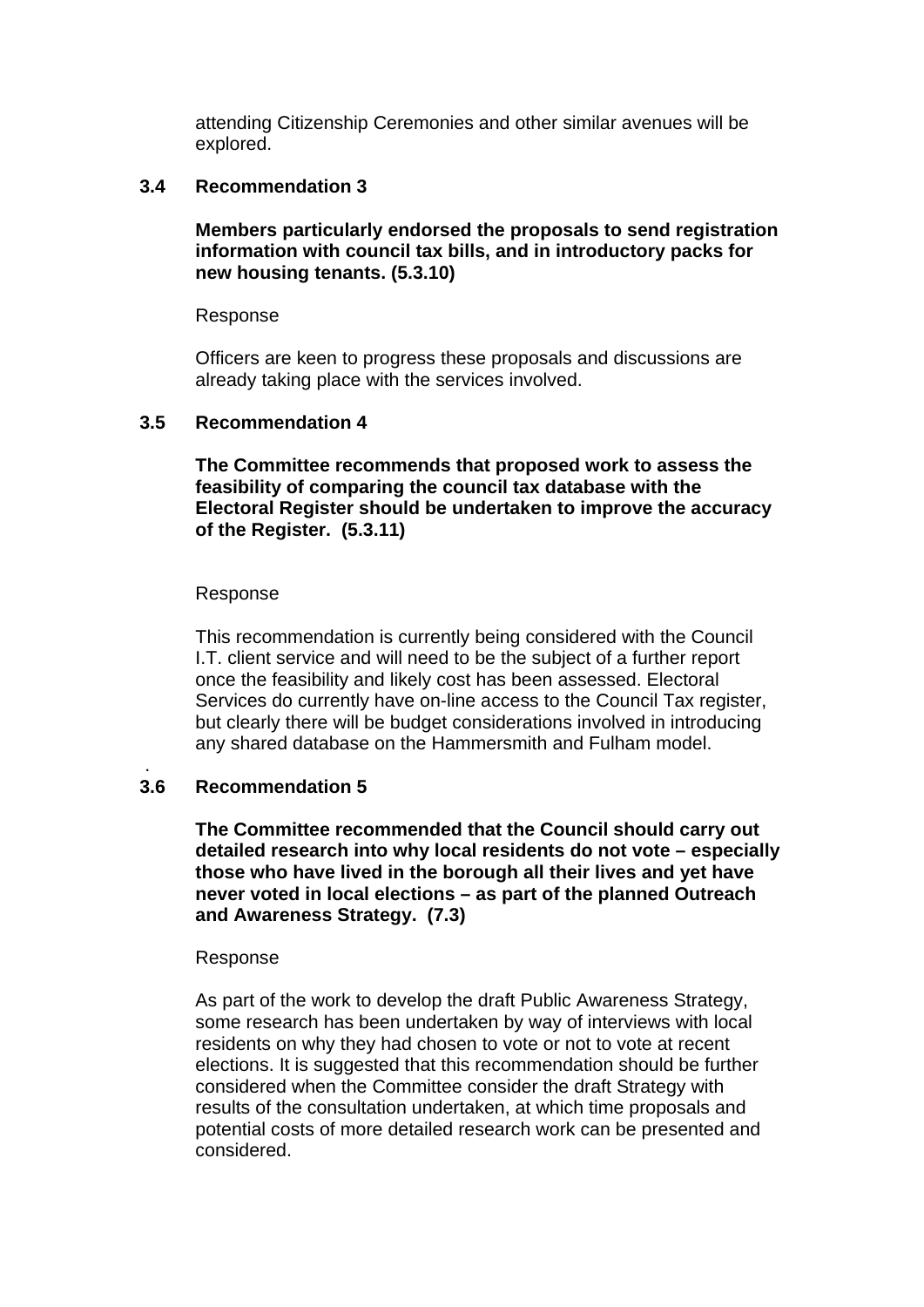## **3.7 Recommendation 6**

## **The Committee encourage the Elections Committee to consider examining the role of party groups in promoting local elections in the future. (7.6)**

#### Response

This is a matter which the Committee will no doubt wish to consider.

## **3.8 Recommendation 7**

**The Committee noted the success of the Young Mayor election, but suggested that more young people could be encouraged to get involved in local democracy if a Young Councillors element were introduced as part of the Young Mayor Scheme. The Committee therefore recommends that a feasibility study be carried out on the introduction of elected Young Councillors to augment the Young Mayor Scheme. (7.10)** 

#### Response

There are currently a range of initiatives in place to deepen and extend the ability of young people to engage with the democratic process and influence the delivery of services across both Lewisham and its partners. These follow the Review of Participation Activities across the Authority. The primary outcome of which was to set in place routeways between the community sector, youth service, faith groups and schools-based work to come together around the enhanced and relaunched Young Citizens Panel. The main focus of the Young Citzens Panel, will change from a primarily re-active body responding to external requests, to an active body engaging with Ward Assemblies, Safer Neighbourhood Panels and the other community engagement activities. It is also anticipated that school councils, youth forums and other grass roots initiatives will feed into this panel as well as into the Young Advisors.

The Young Advisors and Young Mayor will continue to be the conduit whereby the Youth Management Board, the Youth Opportunities Fund, Youth Capital Fund and Positive Activities for Young People money, distributed by young people, report back to both the Mayor and Young Mayor to ensure transparency and accountability. With the changes to the organisational, structural and strategic architecture of the authority's democratic engagement activities for young people, steps have been taken to further enhance young people's ability to become part of, take part in and engage in the Council's democratic and civic processes.

## **3.9 Recommendation 8**